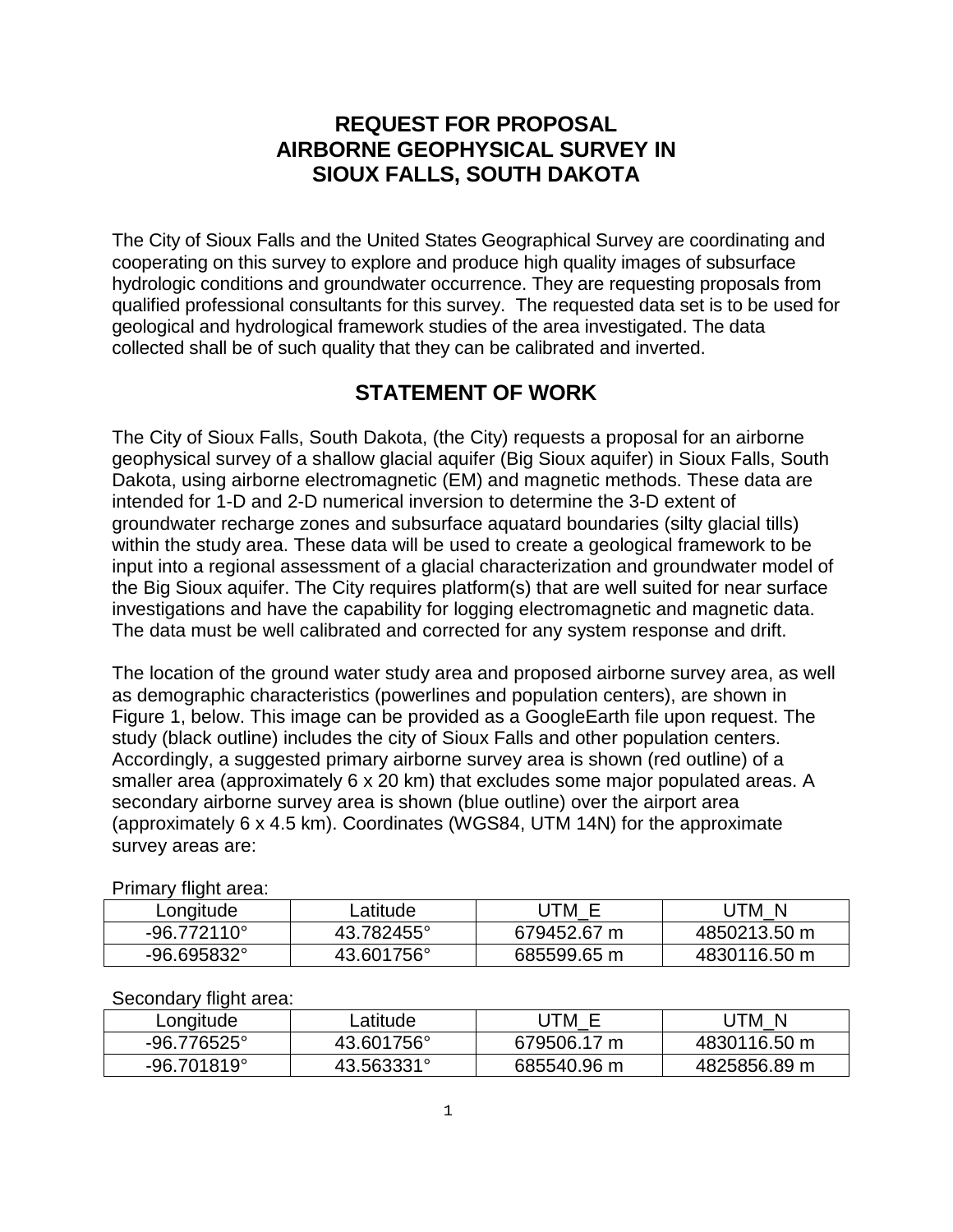The recommended flight line spacing for the surveys is 200 meters (approximately 1/8 mile or 660 feet). This would be approximately 580 line-kilometers to cover the primary survey area. **The proposal shall include a specific flight plan (lines) for the primary and secondary survey areas and the total number of line-km.** It is expected that proposed flight line location will need to be modified from a regular grid to accommodate no data areas over and near power lines, and to avoid dwellings and populated areas. **The proposal shall discuss how powerline noise affects EM data acquisition and quality.**

The target aquifer has been described by Rothrock and Otton (Ground Water Resources of the Sioux Falls Area, South Dakota, Sate of South Dakota Report of Investigations no. 56, 1947, 126 p.; url:

http://www.sddenr.net/publist/search\_results\_publist.cfm?limit\_to\_download=Yes&sql\_o ption=18). The report gives interpretive geologic cross-sections for the Big Sioux aquifer based on drilling.

The US Geological Survey performed dc resistivity along 5 profiles in April of 2015 to evaluate electrical contrasts between the Big Sioux aquifer and the glacial till that underlies it, and variations within the silty sands and gravels. The profile map locations and their spatial location near the geologic sections are shown in Figure 2 which is modified from Figure 9 of Rothrock and Otton (1947). A generalized geophysical model consists of a sporadically occurring shallow soil/silt layer that has a low resistivity of 10 to 20 ohm-meters. The Big Sioux aquifer is typified by a unit with 30 to 70 ohm-meters resistivity, perhaps greater in some areas. The thickness from the soundings and drilling ranges from a few to 15 meters (Figure 2). Underlying the aquifer is glacial till that is generally less than 10 ohm-meters. The Sioux Quartzite underlies the glacial till and is shallowest in the northern part of the survey area. From other studies, the electrical resistivity of the quartzite is quite high (perhaps 1000's of ohm-meters). **The proposal shall discuss the resolution of this layered model of the Big Sioux Aquifer by the geophysical system proposed.** 

The Consultant shall furnish all labor, materials, and facilities, except as otherwise specified herein, required for conducting geophysical surveys in Sioux Falls, South Dakota. The consultant shall provide digitally recorded and processed data in accordance with the terms, conditions and specifications set forth in this contract. **The proposal shall state deliverable products. An example of recently flown data shall be submitted with the proposal.** Previous work must include experience in airborne groundwater aquifer exploration.

In all cases of emergency during the course of this project if the City Project Manager is not available, the Consultant may contact the designated scientist-in-charge.

Mobilization and demobilization costs for equipment shall be based on shipment from the vendor's location to Sioux Falls, South Dakota. The particulars of the base shipping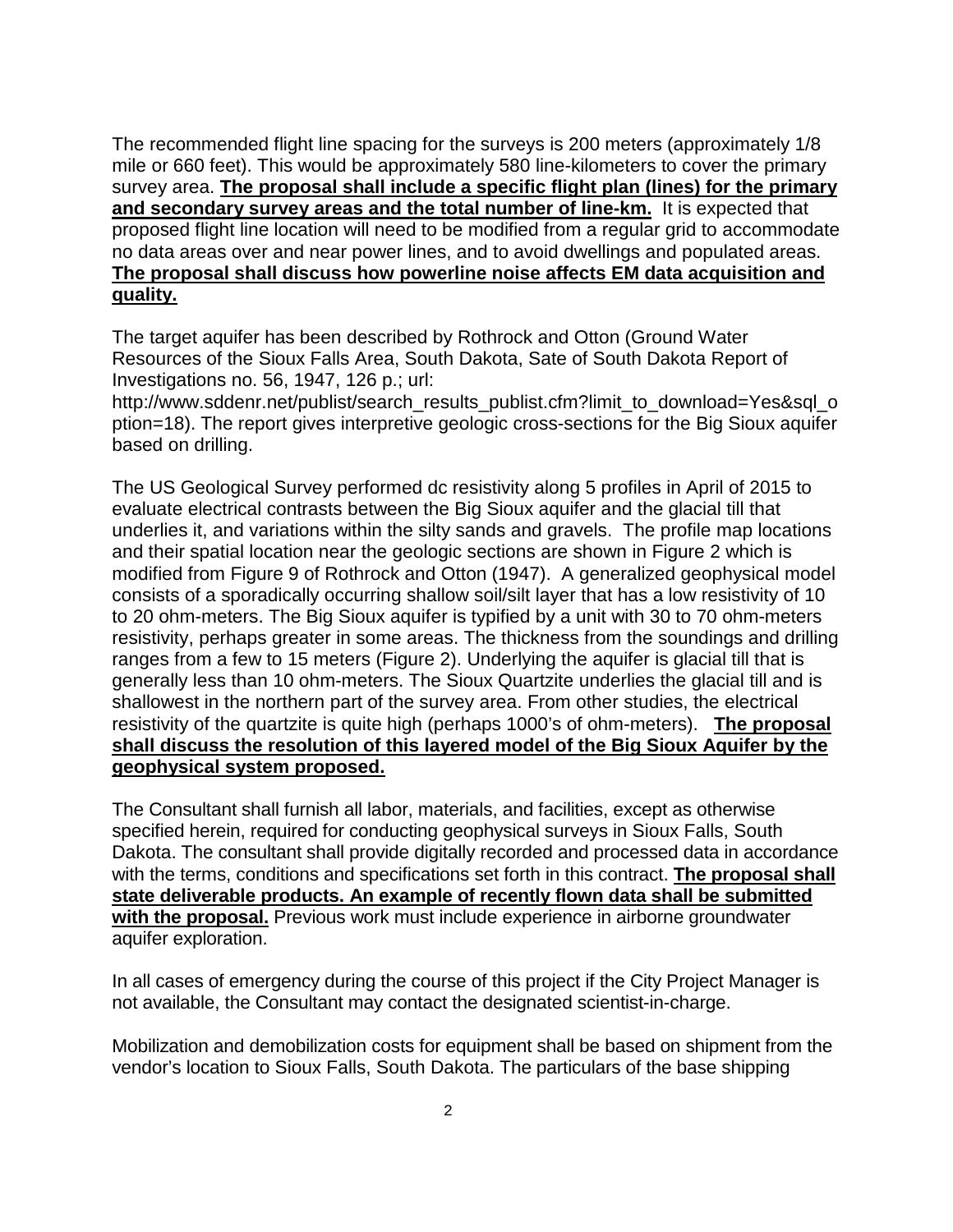address and the local shipping office in Rapid City, South Dakota will be provided upon award of the contract. Mobilization and demobilization costs of survey crew personnel should be based on commercial airline transport from the vendor's location to Sioux Falls, South Dakota.

The goal of this survey is to provide high quality data that will produce images of the subsurface. This data set is to be used for geological and hydrological framework studies of the area investigated. This data set is to be used for geological and hydrological framework studies of the area investigated. The data collected shall be of such quality that they can be calibrated and inverted. An example of the inverted data shall be provided with the proposals.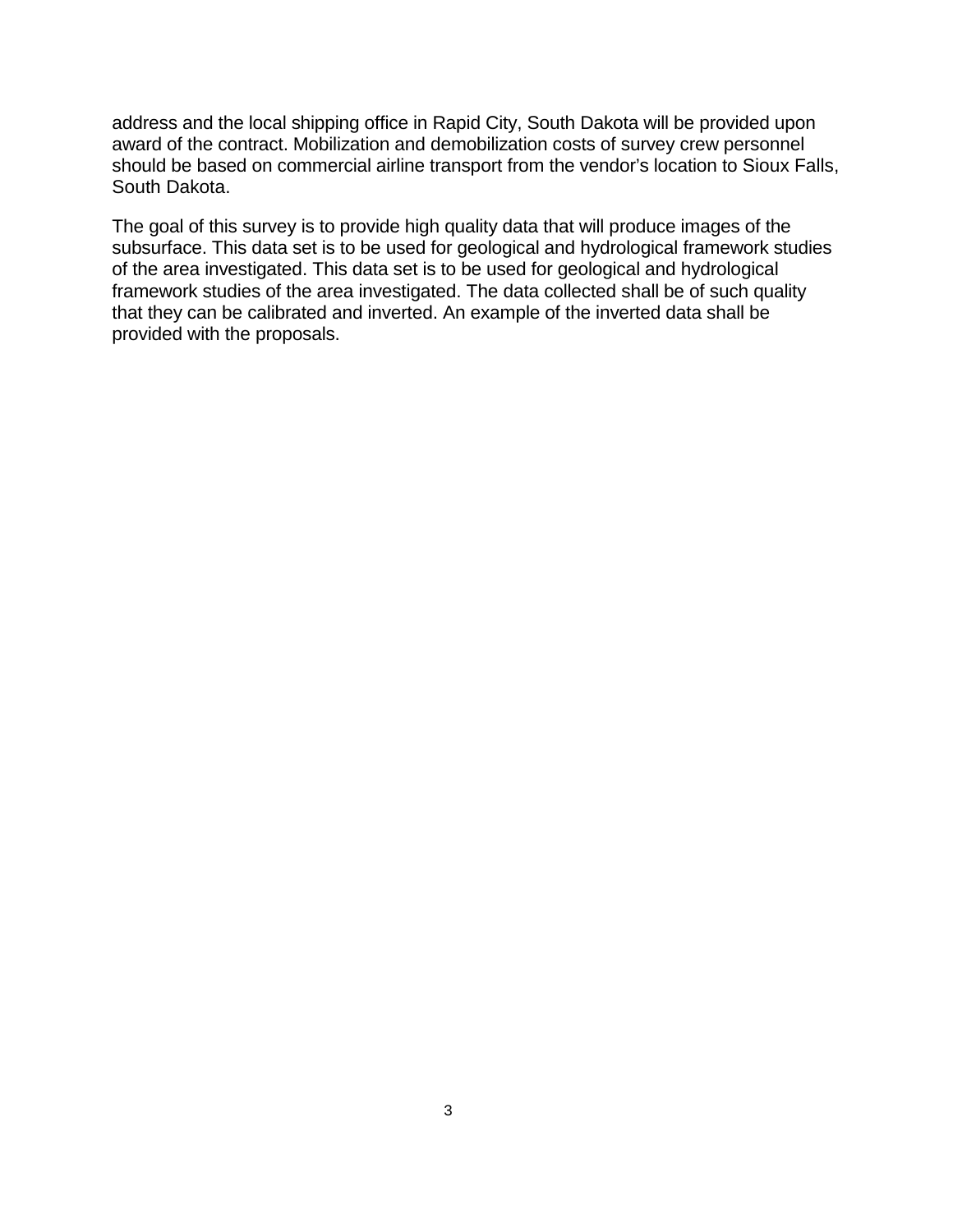

### **Figure 1. Index map for project from GoogleEarth (file: Big Sioux Aquifer Study area v5.kmz")**

EXPLANATION:

Black polygon – Groundwater study area Red polygon – Primary flight area Blue polygon – Secondary flight area White polygons – Communities White line – Railroad tracks Light green lines – Power lines

File: Big Sioux Aquifer Study area v5.kmz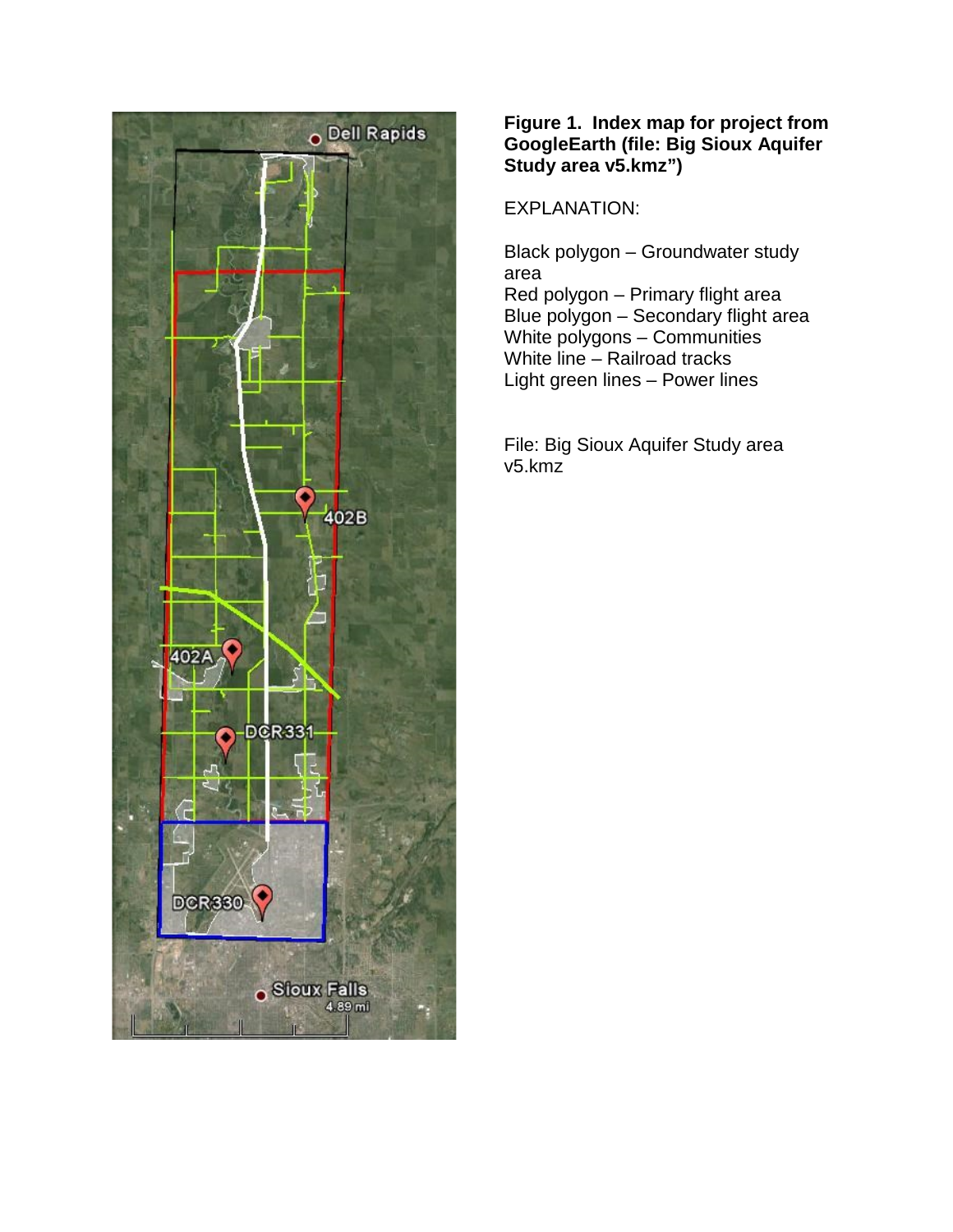

**Figure 2. Conceptual Geologic sections with dc resistivity profiles. Adapted from Figure 9 (Rothrock and Otton, 1947). Profile locations relative to sections are approximate. (file: "RI-056 -conceptual sections with dc.pdf" available upon request)**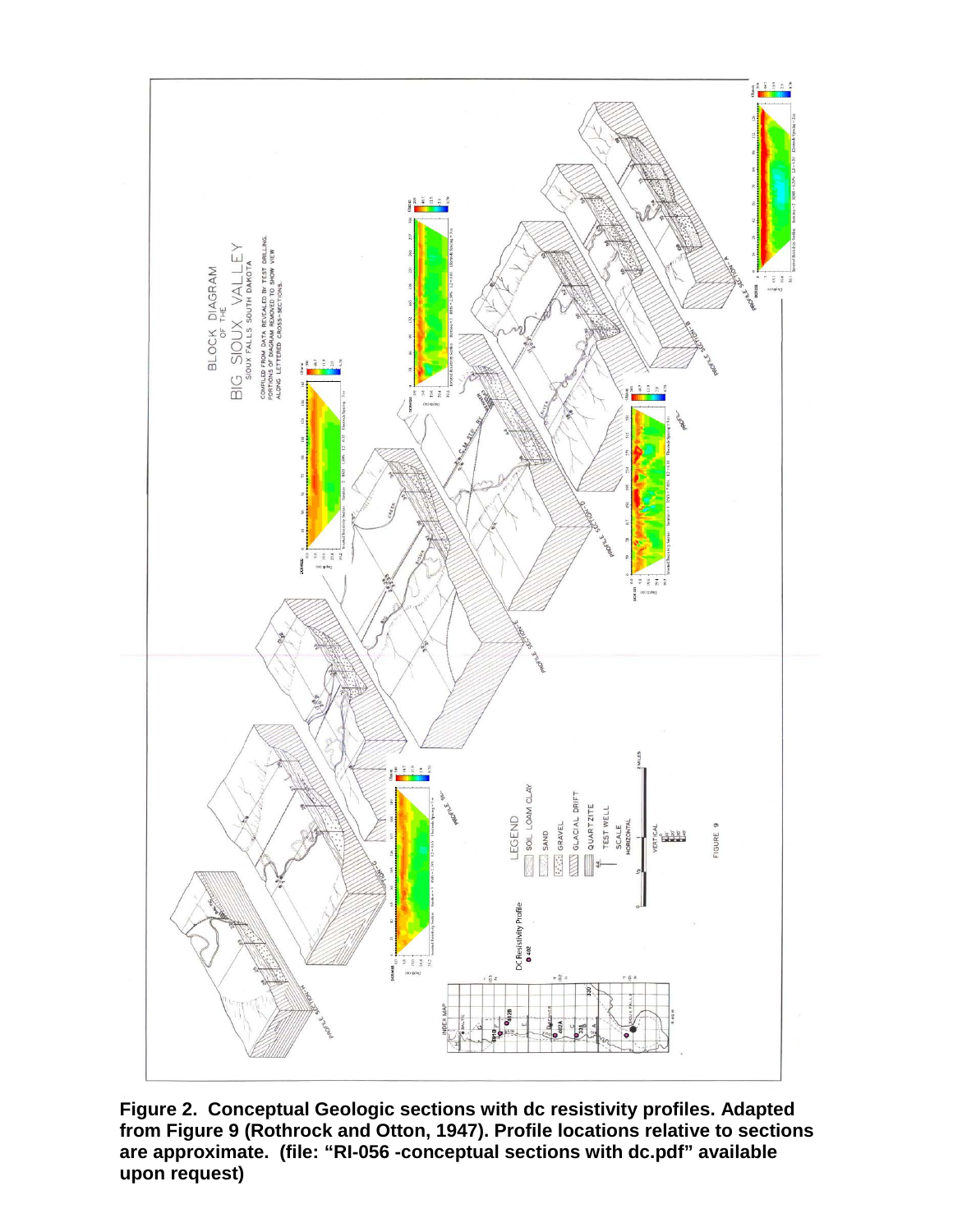## **A-1. AREA TO BE FLOWN:**

NOTE: Any variations from the required specifications listed below shall be discussed in the proposal along with their anticipated effect on survey results.

The location of the ground water study area and proposed airborne survey area, as well as demographic characteristics (power lines and population centers), are shown in Figure 1. This image is also provided as a GoogleEarth file ("Big Sioux Aquifer Study Area v5.kmz"). The study (black outline) includes the city of Sioux Falls and other population centers. Accordingly, a suggested primary airborne survey area is shown (red outline) of a smaller area (approximately 6 x 20 km) that excludes some major populated areas. A secondary airborne survey area is shown (blue outline) over the airport area (approximately 6 x 4.5 km). Coordinates (WGS84, UTM 14N) for the approximate survey areas are:

Primary flight area:

| ∟ongitude            | <sub>-</sub> atitude | ITM.        | N<br>'TM     |
|----------------------|----------------------|-------------|--------------|
| $-96.772110^{\circ}$ | 43.782455°           | 679452.67 m | 4850213.50 m |
| $-96.695832^{\circ}$ | 43.601756°           | 685599.65 m | 4830116.50 m |

| OCCONDIA THUIT AIGA. |            |             |              |  |
|----------------------|------------|-------------|--------------|--|
| Longitude            | ∟atitude   | UTM E       | JTM N        |  |
| -96.776525°          | 43.601756° | 679506.17 m | 4830116.50 m |  |
| $-96.701819^{\circ}$ | 43.563331° | 685540.96 m | 4825856.89 m |  |

Secondary flight area:

## **A-2. SURVEY LOGISTICS**

a) Electromagnetic (EM) Test Line

In advance or immediately prior to the survey, the system will be flown in both directions at typical production speeds at three (3) altitudes (20 m, 30 m, and 50 m) over a test line in the survey area that will be designated prior to field mobilization. The test line should include altitude zero checks as done in production flying. The data will be evaluated for compliance with system specifications given in the flight specifications section, below, by the Consultant and the designated scientist-in-charge.

To the extent possible, system parameters shall then be optimized before routine surveying is started. Where prior ground truth information has been obtained, the City reserves the right to utilize this data to validate the calibration of the airborne system on the test line. Layered-earth models from the ground truth data will be used by the City to generate the forward response, upward continued to the specific flight altitude, using the specifications of the airborne system. The specifications for the specific system that will be used in the survey will be supplied to the City at least one (1) month in advance of the test flight (system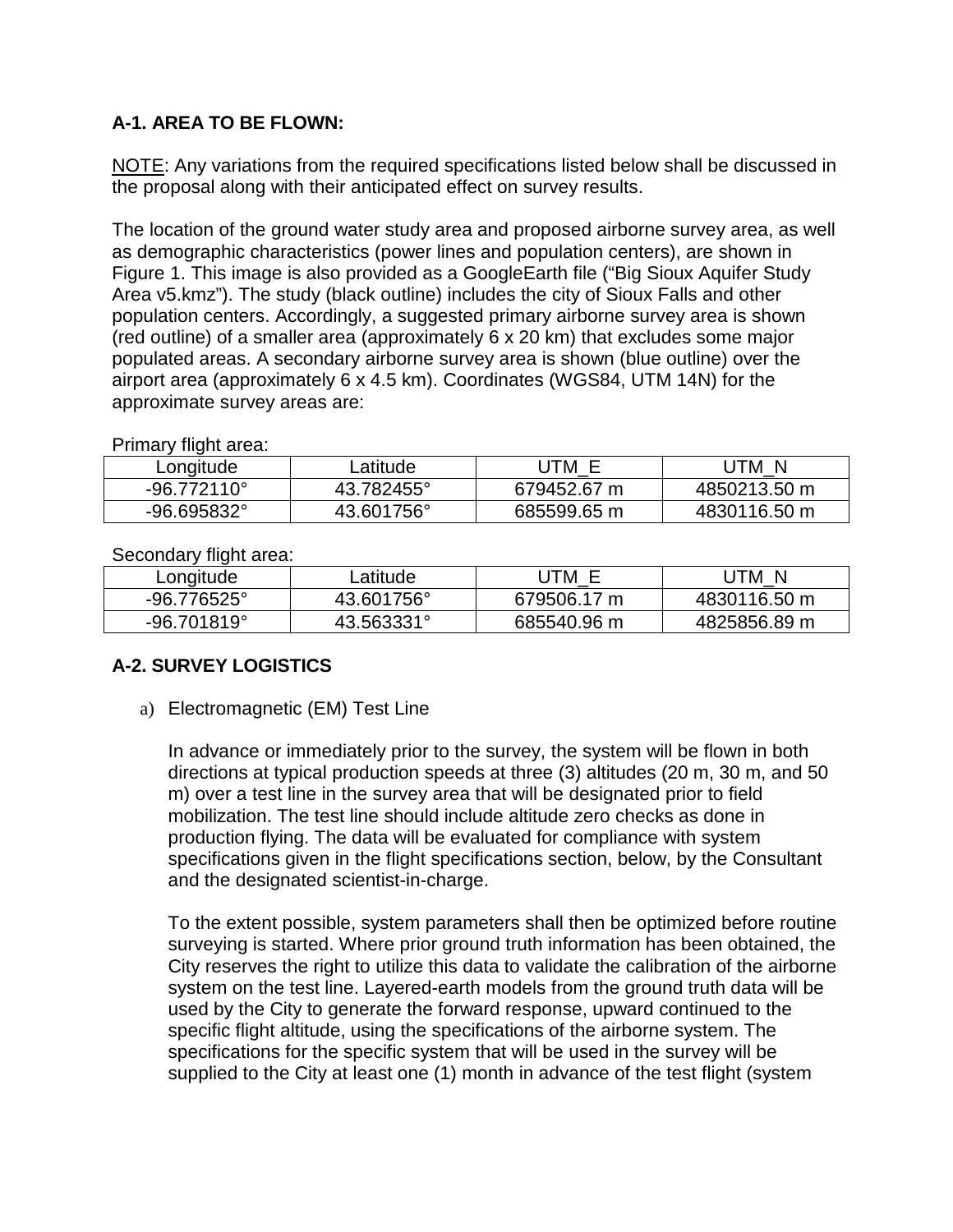geometry, frequencies, system filters, and typical noise levels per below). A comparison between measured data and the upward-continued responses shall be made by the City within 24 hours and prior to initiation of the main survey. The measured data and upward-continued responses must agree to within 25%, or another level to be mutually agreed upon in writing by all parties, at each frequency in order to proceed.

b) The Consultant shall provide the necessary personnel, geophysical equipment, and the platform to perform the survey.

Survey Personnel: At a minimum the Consultant will provide an experienced pilot, a geophysical equipment operator who will monitor the equipment at all times during data acquisition, and a project geophysicist, who will be responsible for preliminary processing of data in the field.

Field Workstation: The Consultant shall bring to the field a computer workstation capable of processing and displaying collected geophysical data to determine data quality, calculating and displaying navigational information including flight-line maps and copying and verifying digital data.

c) Communication in planning and executing flight operations:

The City will provide a contact point for daily coordination of flight operation in order to advise local residents of the flight operation area. The City contact will also provide information about sensitive areas for flight operations such as areas of closely confined livestock.

The consultant will provide contact information for onsite communications with flight operations.

## **A-3. FLIGHT SPECIFICATIONS**

- a) Flight speed: The nominal airspeed and data recording rate shall be specified in the proposal and discussed in terms of ground sampling interval.
- b) Data Recording Rate: This shall be specified in order to achieve along-line data density sufficient to map the aquifer with high-resolution.
- c) Sensor height: Nominally 30 meters. The platform height above ground shall be specified, along with platform-sensor separation.
- d) Flight Line Spacing: Flight lines shall have a nominal line spacing of 200 meters (listed in Table 1). If the spacing between survey lines exceeds 25% of the specified line spacing for more than 800 meters (0.5 mile), a fill-in line shall be flown at the Consultant's expense. However, if the flight-line spacing deviation is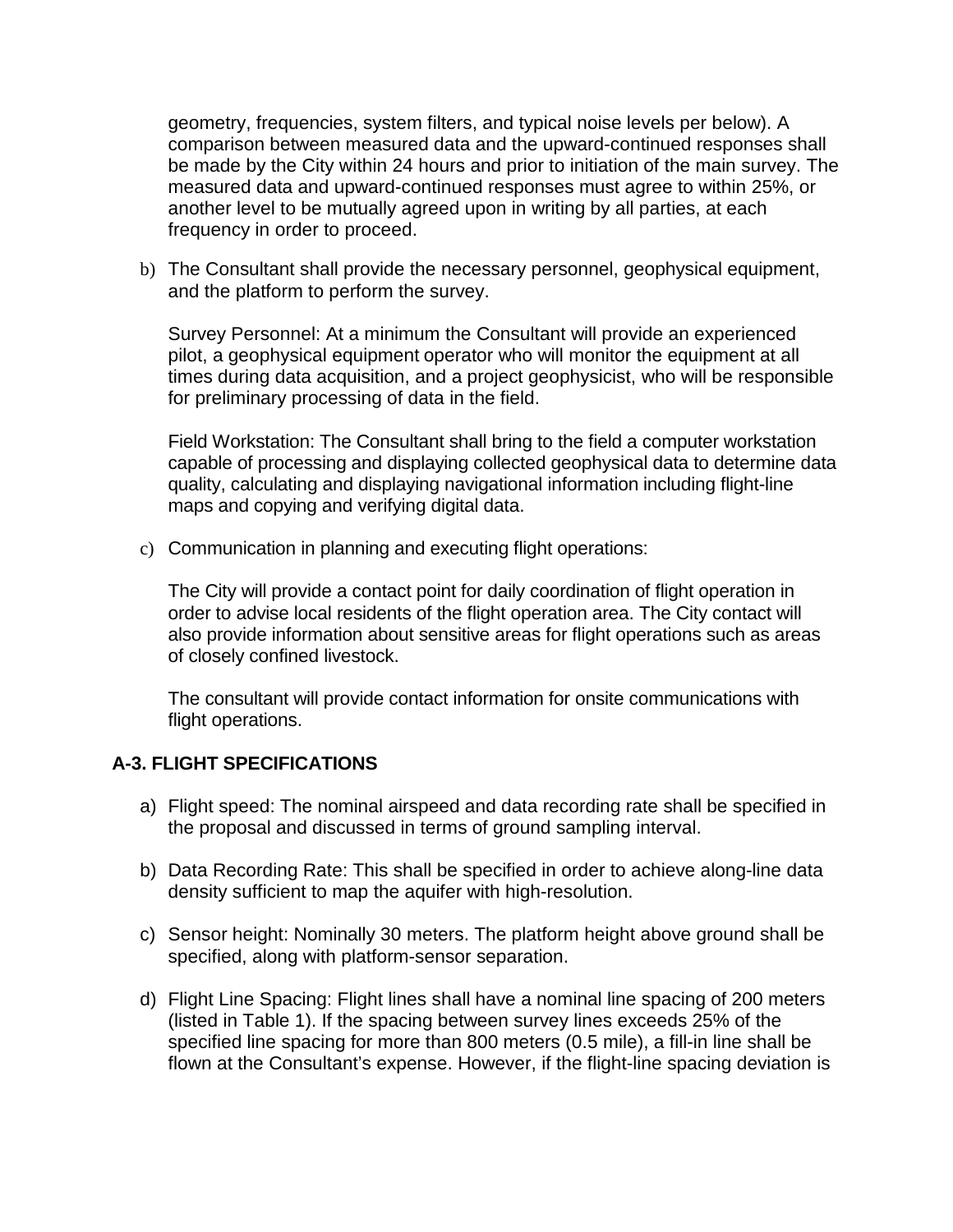caused by a safety requirement, the Consultant is not required to fly a fill-in line. The Consultant will document the time and location when flight line deviations are due to safety concerns.

- e) System response: The proposal shall describe procedures for monitoring and recording system response during flight operations in order to adequately account for system drift.
- f) Raw flight data: These are to be compiled at the end of each day and examined by the Contactor who will perform quality control. The data are to be delivered the following morning. The data shall be delivered in a Geosoft database format with Datum WGS84, Local datum transform WGS84 World, and UTM Projection. The City will perform independent quality assurance audit.
- g) Space weather: Airborne survey data shall not be acceptable when gathered during magnetic storms, or short term disturbances of magnetic activity at the ground station. The proposal shall define the criteria and thresholds to be used on rates-of-change, and pulsation periods and amplitudes

#### **The proposal shall discuss the merits and possible disadvantages of these survey parameters as well as any considerations which would require the modification of these specifications.**

## **A-4. DATA ACQUISITION SPECIFICATIONS**

- a) Altimetry The proposal shall describe the method(s) of recording the ground clearance of the platform and sensors (e.g., using radar, laser, barometric, for example). The altimetry data shall be complete; any malfunction shall require reflying the line(s). The absolute accuracy of the radar altimeter over flat terrain shall be specified by the Consultant and shall become a requirement. The methods used to calibrate the altimeter(s) shall be specified and described in the final report. The altimeter(s) shall be certified under FAA regulations.
- b) Positioning –Differential GPS with GPS receivers on platform and sensor shall be used. The accuracy shall be specified in the proposal
- c) Sensor Attitude The proposal shall describe the method(s) of recording the attitude (roll, pitch, and yaw) of the sensor frame attitude.
- d) Electromagnetic System An active-source electromagnetic (EM) system shall be used.

If a Frequency-domain EM (FEM) system is proposed, Consultant shall specify specific nominal frequencies, intercoil spacings, and coil moments. The exact frequencies; intercoil spacings and configuration; transmitter moment; receiver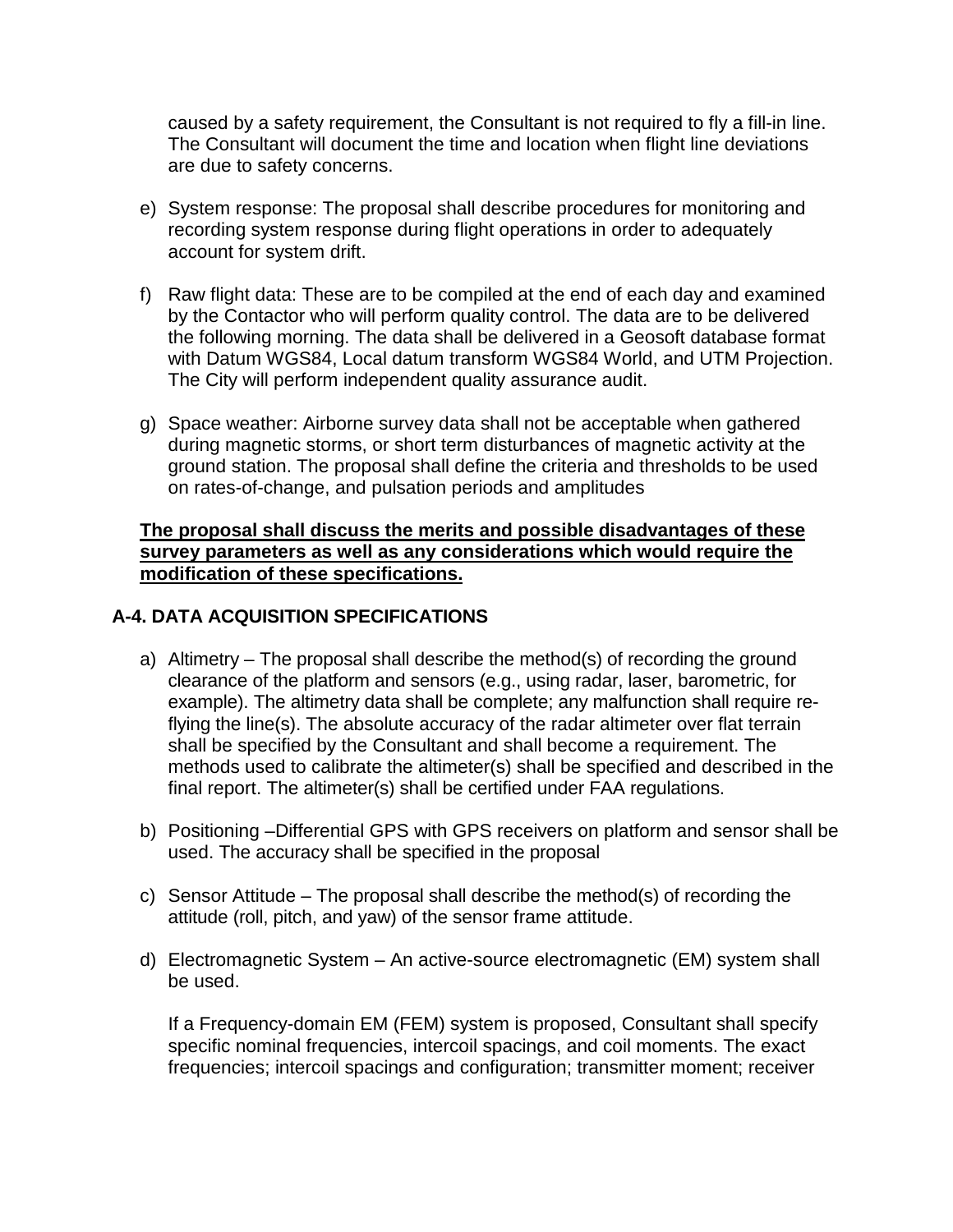moment; bucking coil moment; noise level; and drift rate shall be specified by the Consultant and become a requirement of the contract. The in-flight noise level shall be specified at each frequency and will become required performance levels.

If a Time-domain EM (TEM) system is proposed, it must have selectable repetition rates and pulse widths. The proposal shall state the pulse and sample characteristics of the system, and the means of recording each time gate, and binning methods.

For both FEM and TEM systems, static and in-flight system noise levels over a specified averaging-time shall be specified assuming that sferics levels are typical for morning hours. The specified noise levels shall become a requirement. Measurements of static noise levels and in-flight noise level at altitude shall be made before the survey, as well as at the beginning and end of each flight. Spherics, power line, and general system noise shall be monitored and recorded and included as part of the data deliverables.

The manner of calibration and the method of verifying drift in the EM system shall be specified and will become a requirement. All calibration procedures shall be stated, shall become a requirement, and be included in the deliverables. A detailed description of all calibration procedures shall be included in the final report as well as delivered the morning after each day's data acquisition. It is required that calibrations and post-processing produce data that can be used to invert for subsurface electrical structure using state-of-the-art EM inversion and imaging techniques.

System drift due to mechanical and electronic changes between consecutive zero level measurements of the system shall be specified and become a requirement. The zero-level shall be checked at periodic intervals during surveying when the EM sensor is at altitude outside of ground effect. The proposal shall discuss how often the drift check will be made, and its effect on data quality. The proposed drift check shall become a requirement.

- e) Airborne Magnetometer The proposal shall specify sensor type, sample rate, sensitivity, noise, and compensation methods for the airborne magnetometer. The location of the magnetometer shall be specified (e.g., bird, platform). Aeromagnetic data shall not be acceptable when gathered during magnetic storms or short-term disturbances from human-caused magnetic activity at the ground-based station(s).
- f) Diurnal Magnetometer One or more continuously recording ground-based magnetometers shall be located within 50 miles (80 km) of all survey points.

A total intensity magnetometer shall be used to monitor diurnal variations. A single location away from cultural interferences will be designated. The accuracy,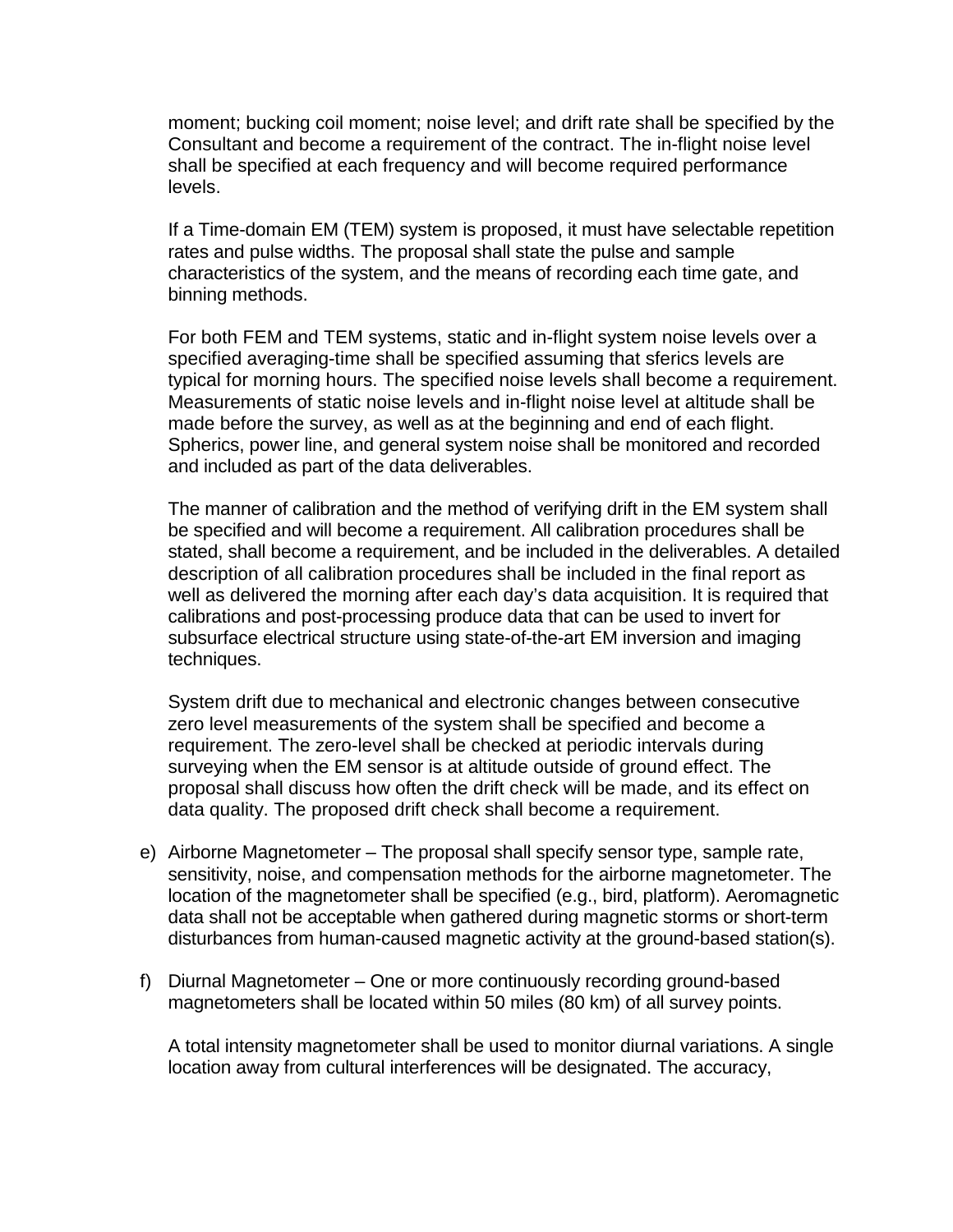resolution, sample rate, precision of synchronization to the aircraft data acquisition system, and maximum allowable anthropogenic noise level shall be specified and become a requirement. The data shall include the date and GPS time.

- g) Data Acquisition/Recording System The sensor and positional data shall be recorded using a digital data acquisition system. The proposal shall specify the sample rate for all data channels, and identify all recorded data channels, and other recorded parameters that the Consultant deems necessary for satisfactory quantitative processing, inversion, and interpretation of the sensor data. In addition to these geophysical channels, navigational information including flight line, flight number, time, position, fiducials, altimeter readings, and any other information required for data processing and interpretation shall also be recorded. Specified data channels shall become a requirement of the contract.
- h) Flight Path Recovery A real-time, high-resolution, differential GPS system shall be used for navigation and positioning. The performance of the proposed system shall be described. The flight path of both the helicopter and bird shall be recorded.

A color digital camera shall be used to record the terrain passing beneath the platform. Time and fiducial marks shall be superimposed on the video recording or digital pictures to allow direct correlation of the flight path with the digitally recorded geophysical data. In level flight, the viewing angle of the camera shall not be more than 2 degrees from vertical.

### **The proposal shall discuss the merits and possible disadvantages of these data acquisition parameters as well as any considerations which would require the modification of these specifications.**

#### **A-5. DATA REDUCTION/PROCESSING SPECIFICATIONS**

- a) Flight Path Recovery The flight path shall be derived from the recorded electronic navigation data. The recorded navigation data shall be used to compute UTM locations using the specified datum.
	- a. A lag correction will be applied to the navigation data in order to properly determine the EM system coordinates. The Consultant shall clearly specify the method of determining and applying the lag corrections.
- b) EM Data –All EM data will be digitally pre-processed to remove noise due to sferics events, filtered to reduce any system noise, and leveled to correct signal levels for altitude variations. Following pre-processing, high quality apparentresistivity databases will be produced by a qualified geophysicist to be included as a deliverable. Detailed processing procedures shall be presented in the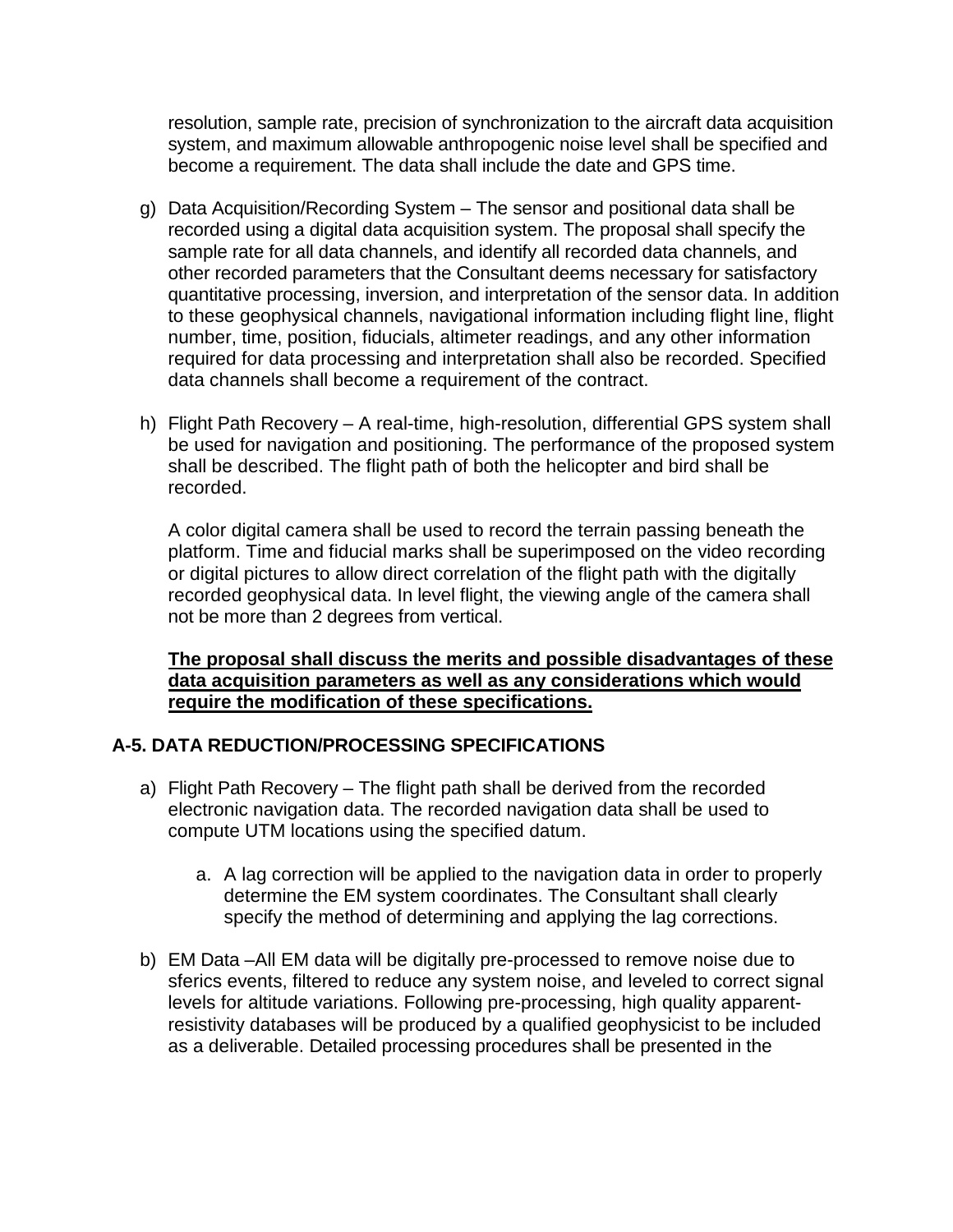proposal and shall become a requirement. A detailed description of all processing methods employed shall be included in the final report.

c) Magnetic data – The total field airborne magnetometer data shall be corrected for diurnal variation and instrument drift, and compensated for platform noise. The residual magnetic data shall be determined by removing the International Geomagnetic Reference Field: IGRF-12 [\(http://www.ngdc.noaa.gov/IAGA/vmod/igrf.html\)](http://www.ngdc.noaa.gov/IAGA/vmod/igrf.html). IGRF values shall be computed by using magnetometer sensor elevations at the observed data points. Corrections shall be shown in the deliverable data set and documented in the final report.

## **A-6. DEPTH SECTION SPECIFICATIONS**

The proposal shall present details on the methods for calculating electrical depth sections. Depth section results shall be compiled into a Geosoft Oasis montaj database "GDB".

# **A-7. QUALITY CONTROL**

- a) A formal quality control program by the Consultant is required under this contract. Data quality control procedures shall, at a minimum, meet normal industry standards. The Consultant, as part of their quality control procedures, shall be responsible for adjustment and calibration of their equipment, operation to meet specifications, and maintaining quality control of processing and interpretational procedures applied to the data. All quality control procedures and results shall be documented.
- b) All geophysical and navigational equipment shall be checked, adjusted, and calibrated according to manufacturer's recommendations immediately before commencing data acquisition or within the time period specified by the manufacturer.
- c) The analog portion of the data acquisition system shall be calibrated by injecting known signals from a standard source and recording and recovering the output.
- d) The proposal shall present details on procedures that will be taken to calibrate electromagnetic system. Documentation of these procedures shall be provided in the final report.
- e) All data processing steps, models, and assumptions that correct, transform, alter, or change data in any way shall be described in detail and included as part of the final report. See Section Section A-4 (d) above for additional report requirements.

## **A-8. DIGITAL DATA SPECIFICATIONS SUMMARY**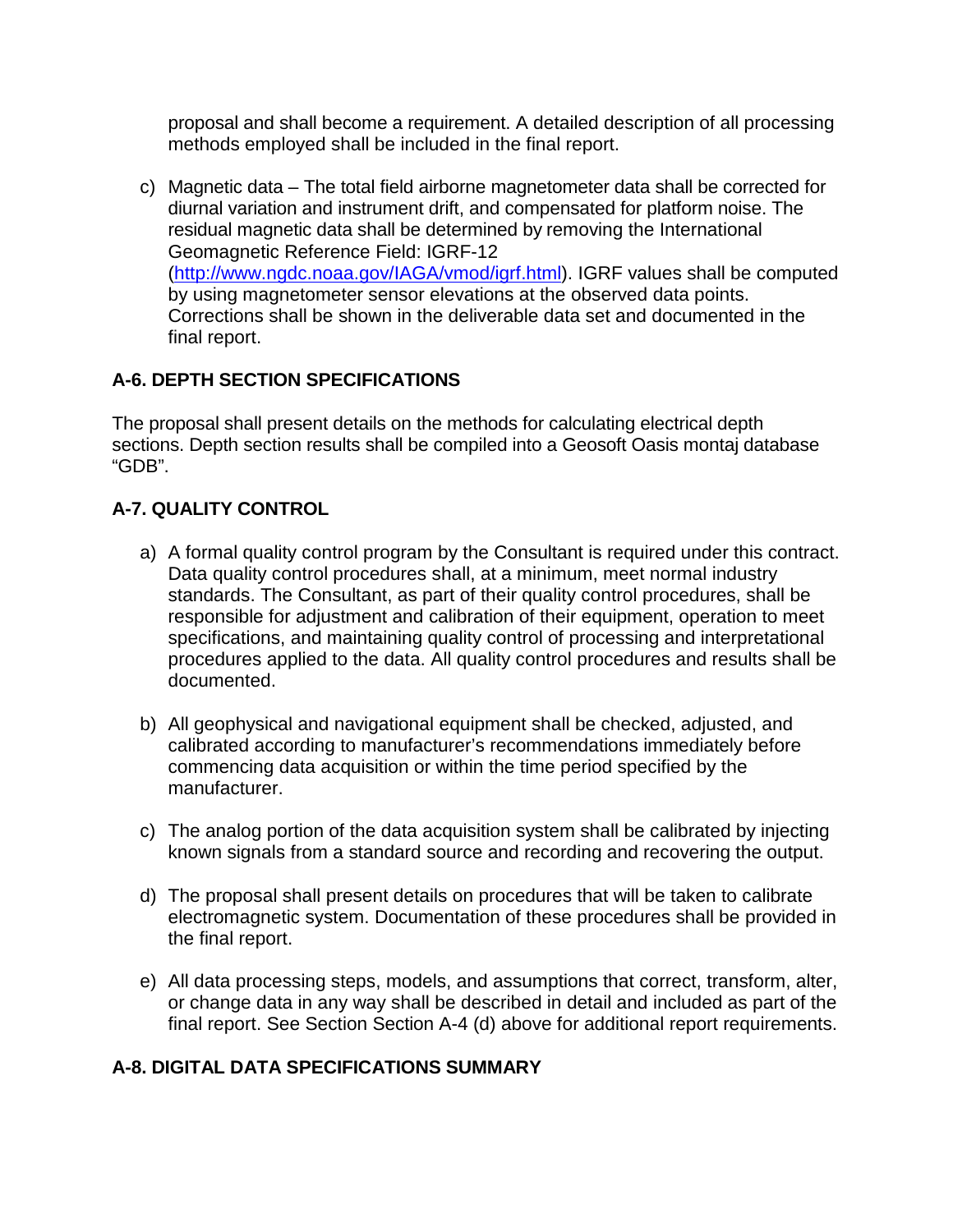- a) All digital data shall be delivered in a standard format compatible with Geosoft Oasis montaj on CD-ROM or DVD-ROM depending on the size of the data sets.
- b) Each CD-ROM or DVD-ROM supplied shall have a unique visual label attached to allow correlation with supplied descriptive material of its contents, including delivery date.
- c) The digital data shall not introduce noise beyond the noise specifications of the instrument supplying the data (e.g., the airborne magnetometer).
- d) If any digital CD-ROM or DVD-ROM supplied conforming with the contracted characteristics cannot be read by the City's computer, additional copies of CD-ROMs or DVD-ROMs shall be supplied at no extra cost until a completely successful reading of the data is performed.
- e) Each CD-ROM or DVD-ROM delivered shall contain a Readme file for each data set listing and describing in detail the channel headers for the data.

## **A-9. DELIVERABLE ITEMS**

The Consultant shall furnish the following data for each geophysical system to the F.O.B. destination:

Raw unprocessed data: e.g., uncorrected receiver coil/loop data (data as they come out of the amplifiers), A/D corrected and converted to ppm or  $nV/m<sup>2</sup>$  by removing the bucking coil or system response; airborne and ground-based magnetometer data.

Minimally processed data. These are data that have been corrected based on the system response/internal calibration check. Data have been corrected for bias response and have been stacked/averaged into discrete soundings. Lag correction is applied to the coordinates at this step. No data leveling or smoothing is applied.

Fully processed data. These are data that have been further smoothed and/or leveled.

Advanced data processing. These are data that have been inverted to produce resistivity depth sections. To be accepted the inversions must match the geophysical ground truth (i.e., inverted dc resistivity transect) data that will be provided to the vendor after award of the contract.

Data processing must be fully documented in the final report for each system including the type and widths of averaging filters as part of a detailed description of all processing methods applied to the data. Transparency of the analysis for each system is required.

Deliverable items shall include: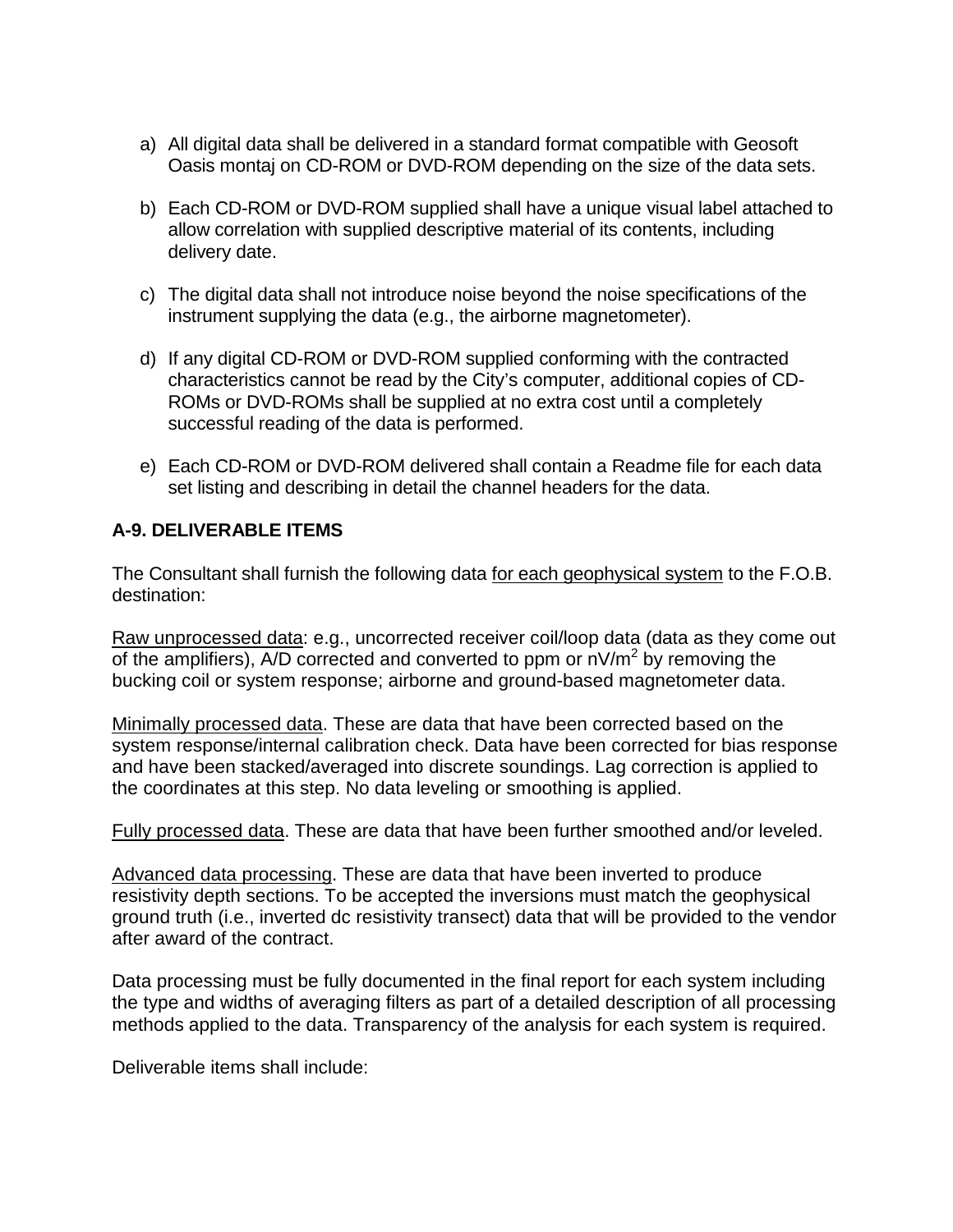- a) All acquired airborne and ground-based data.
- b) All videotape or digital camera recordings and the original of all written or recorded electronic navigation information that was used to position the track of the aircraft, if collected. Original copies of all digital data recorded during the survey.
- c) Two (2) copies of digital data on DVD(s)/flash storage that shall contain:
	- (i) The original (raw) recorded flight line data including turns and zero groundeffect maneuvers and the final completely reduced and corrected data. A "README" file describing each of the channels and data shall be included. The format for these records shall be in Geosoft ASCII "XYZ" format with channel headers, and space- or comma-delimited fields. The proposal shall specify the field names to be included.
	- (ii) The final, completely reduced, leveled, and corrected data. .A readme file describing each of the channels and data shall be included. The format for these records shall be in Geosoft ASCII "XYZ" format with channel headers, and space- or comma-delimited fields. The proposal shall specify the field names to be included.
	- (iii) An ASCII "README.TXT" file shall contain survey metadata. The proposal shall specify the metadata information to be included.
	- (iv)A copy of the project report (excluding any photocopies of flight logs, company profiles, equipment literature, etc.) in MS Word 2003 or later.
- d) A partial listing (e.g., header with 3 records) of each data file shall be provided. Channel names in the header shall be described.
- e) Two (2) hard copies of the Consultant's Operational Report.

## **SPECIAL TERMS AND CONDITIONS**

#### **A-10. INSPECTION AND ACCEPTANCE**

- a) Before mobilization, the scientist–in-charge shall be given a copy of the flight plan including the preplanned flight surface, if applicable, for discussion and approval. The City reserves the right to observe the Consultant in the field during survey data acquisition and reduction procedures or to visit the Consultant at the Consultant's place of business to ascertain that proper procedures are being employed in compiling the data. Any data processing or field techniques that are deemed proprietary by the Consultant will be maintained proprietary by the City inspector(s).
- b) During the course of the survey, the flight crew will maintain contact with the City Project Manager. The preliminary data shall be delivered to the Project Manager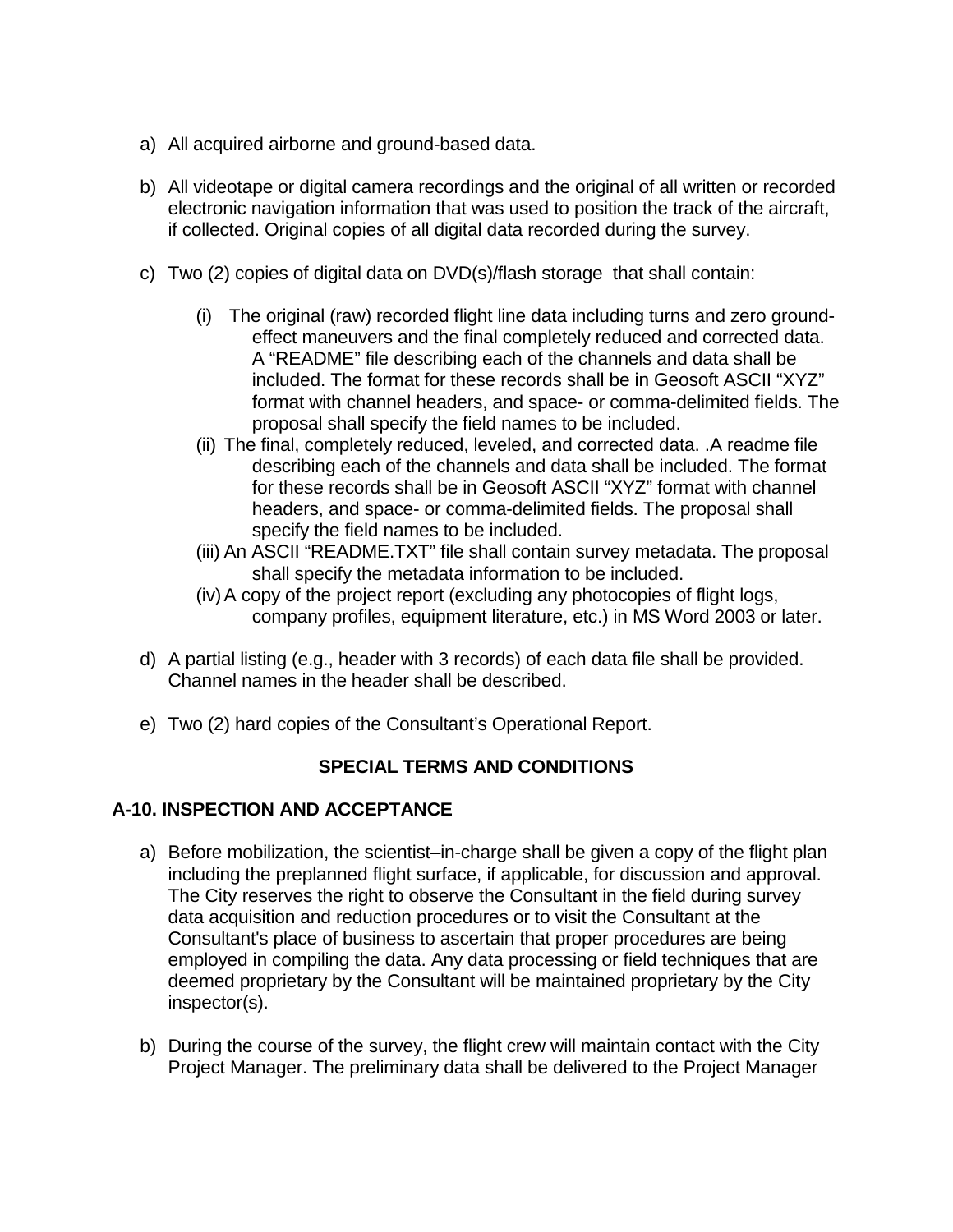and the designated project scientist-in-charge daily, either on-site or via overnight mail, e-mail, or computer network to an FTP site.

- c) Preliminary digital flight-line data, base station magnetics, and radar altimeter data shall be submitted at the time the flying is completed; either on-site or via overnight mail, e-mail, or computer network to an FTP site. This review will take no longer than 24 hours after the Project Manager and the designated project scientist-incharge receives the data. Revised preliminary digital data shall be submitted within thirty (30) days after the completion of flying. The City will conduct its review of the revised set of the digital data within fourteen (14) calendar days after receipt of the above described revised data. (See Section A-13 below for completion time.)
- d) If the City's review exceeds the seven (7) day period referenced in Item (c) above, the contract delivery date shall be automatically extended one (1) day for each day of delay caused by the City's review.
- e) The Consultant shall then have seven (7) days to correct all errors or problems the City may have found in its review of preliminary data (Item (c) above) and submit all final deliverables for each individual survey as listed in Section A-9 above, to the address in Section A-12 below.
- f) With the submittal of all final deliverables as listed in Section A-9 above, the Consultant shall have met all criteria as specified herein and shall have made all corrections required resulting from the City. The City reserves the right to review again the deliverables for compliance prior to acceptance by the Contracting Officer. Until final acceptance, deliverables may be returned to the Consultant for compliance with corrections listed during the City's review in Items (c), (d), and (e) above.

## **A-11. PRESERVATION, PACKAGING, PACKING, AND MARKING**

Preservation, packing, packaging, and marking for shipment of deliverable items called for by the contract shall be in accordance with the best commercial practice to assure acceptance by common carrier at the most economical rate(s).

Packages containing magnetic media shall be marked on external containers with a notice reading substantially as follows: "CAUTION: SOFTWARE/MAGNETIC MEDIA ENCLOSED. DO NOT EXPOSE TO HEAT OR MAGNETIC FIELDS."

## **A-12. PLACE AND METHOD OF DELIVERY**

- (a) The delivery points for the supplies and services shall be to the City of Sioux Falls.
- (b) Prices to be F.O.B. Destination (Free on Board destination)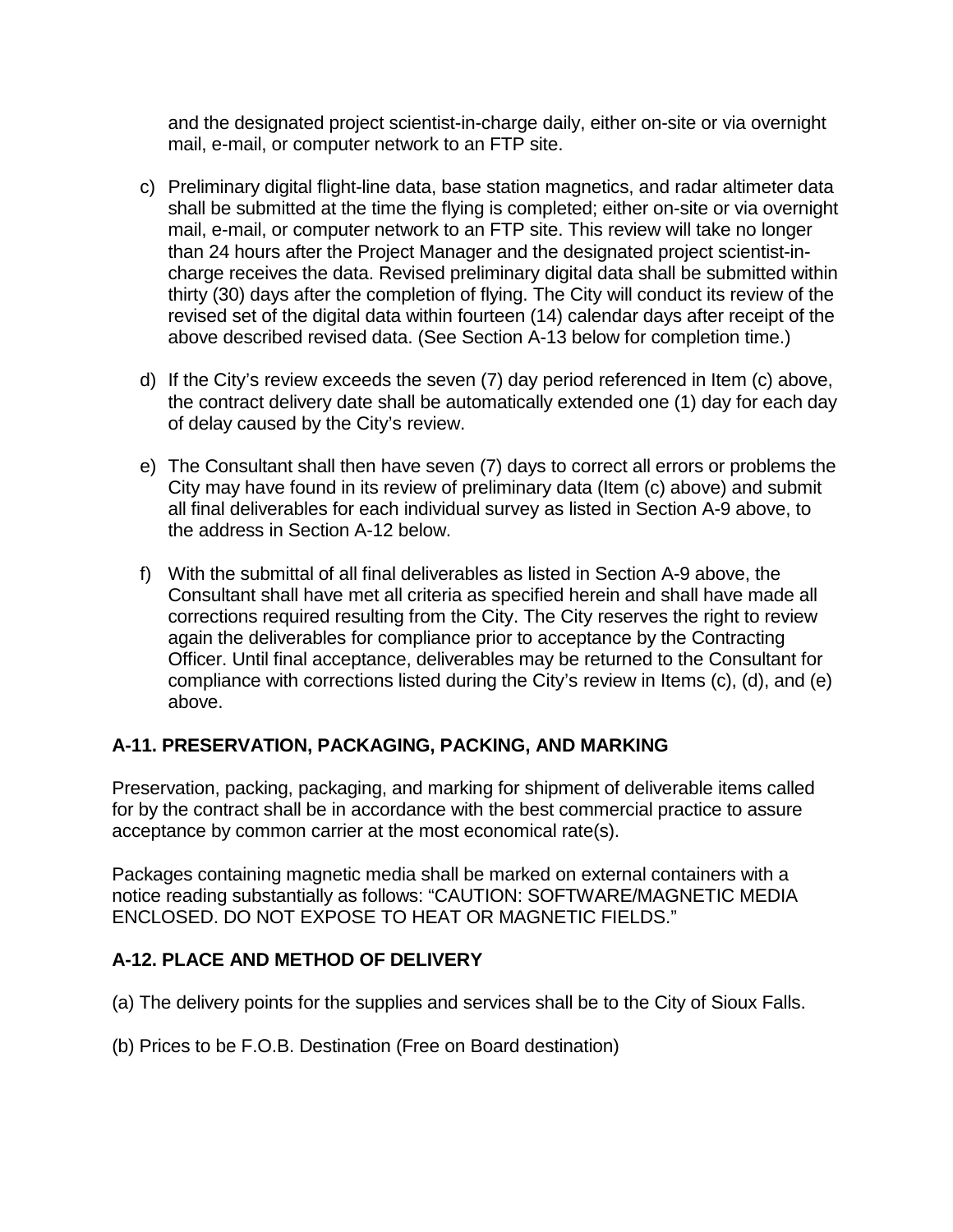## **A-13. CONTRACT DELIVERY TERMS**

Deliveries under this contract shall be in accordance with the following:

(a) Flying dates to be completed in 2015 and will be negotiated after selection

FLIGHT OPERATIONS SHALL BEGIN WITHIN THIRTY (30) CALENDAR DAYS FOLLOWING THE DATE OF THE CONSULTANT'S RECEIPT OF THE CONTRACT AND BE COMPLETED WITHIN SIXTY (60) CALENDAR DAYS AFTER FLYING HAS COMMENCED.

#### (b) Preliminary Copies

Preliminary digital flight-line data and/or grids shall be submitted at the time the flying is completed for the survey area (see Section A-10, (c), above). Revised preliminary digital data sets shall be submitted within thirty (30) calendar days after flying for each area is completed.

#### (c) Final Deliverables

The Consultant shall complete the requirement to make all required corrections, and submit all final deliverables to the points of acceptance by the Contracting Officer in accordance with the following schedule:

ALL FINAL PRODUCTS SHALL BE DELIVERED WITHIN THIRTY (30) CALENDAR DAYS AFTER FLYING IS COMPLETED FOR ALL AREAS AND DEMOBILIZATION HAS TAKEN PLACE.

## **A-14. SPECIAL CONTRACT REQUIREMENTS**

#### (a) Indemnity

The Consultant herein is an "independent consultant" and shall obtain all necessary insurance to protect him/her from liability arising out of this contract.

Insurance shall be obtained by the Consultant for all persons and aircraft involved. The Consultant hereby agrees to indemnify and hold the City harmless in connection with, any loss or liability from damage to, or destruction of, or from injuries to, or death of, persons (including the agents and employees of both parties) if such damage, destruction, injury or death arises out of, or is caused by performance of work under this contract, unless such damage, destruction, injury or death is caused solely by the active negligence of the City, its agents or employees. The Consultant agrees to include this clause, appropriately modified, in all subcontracts to be performed under this contract. If property (instruments) are damaged or destroyed, the Consultant should consult and file a claim with their insurer.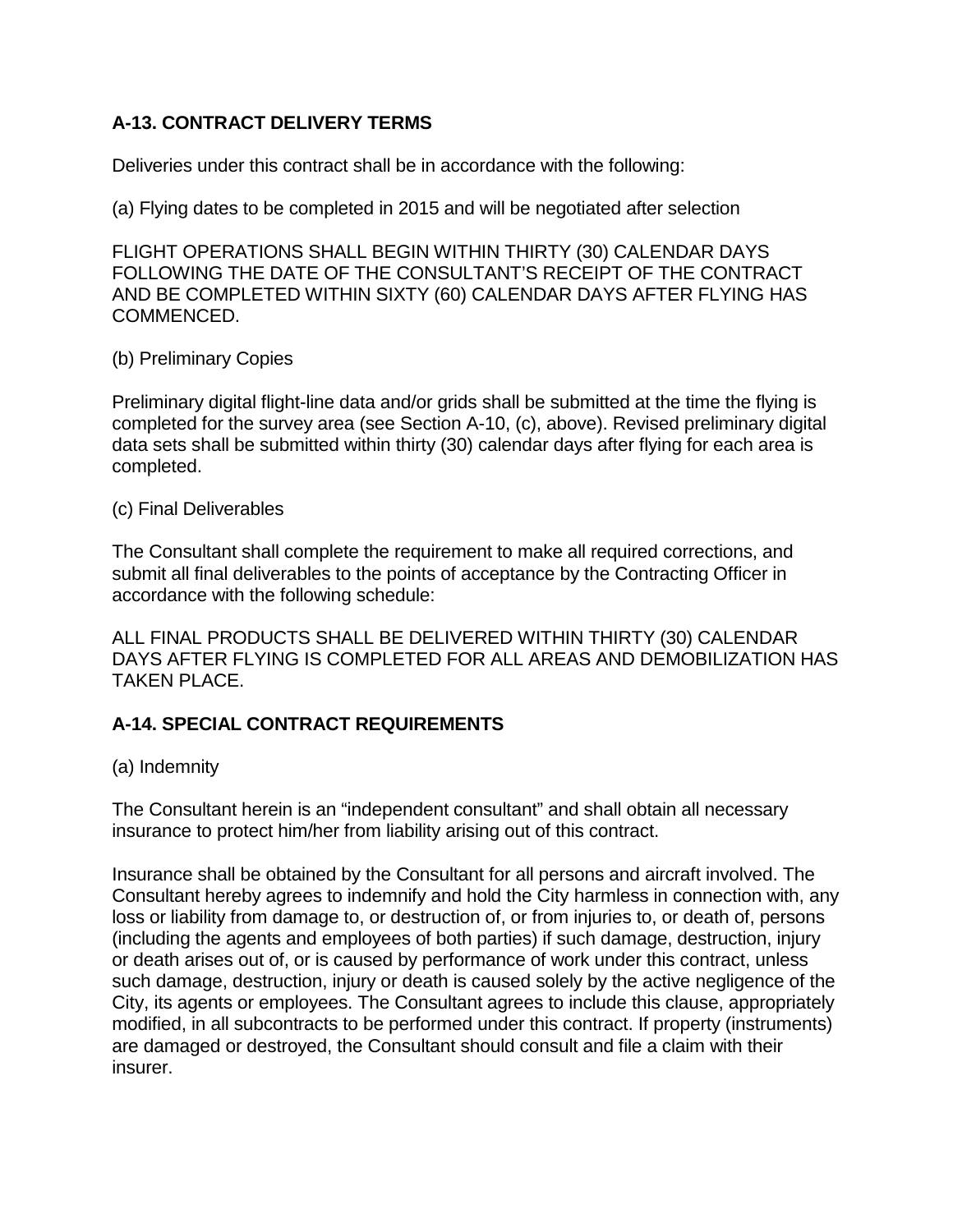A certificate or insurance company statement showing the "Consultant" holds liability insurance shall be included with the proposal.

(b) Permits and Licenses -- General

In the performance of work hereunder, the Consultant shall obtain and maintain in effect all necessary permits, visas, and licenses required by Federal, State, or local government, or subdivision thereof, or of any other duly constituted public authority in and out of the U.S. At no separate or additional cost to the City, the Consultant shall comply with all laws and regulations applicable to work to be performed hereunder, including any revised statutes or regulations effective during the life of the contract.

(c) Applicable Regulations and Permits -- Aircraft Operations

(1) All aircraft used in the performance of the work under this contract shall be maintained and operated in accordance with all applicable laws in and out of the U.S. as well as the required Department of Transportation, Federal Aviation Administration (FAA) regulations, including Title 14, Code of Federal Regulations Part 375 entitled, "Navigation of Foreign Civil Aircraft within the United States," published 3/3/86. Additional or separate charges may not be made under this contract for compliance with FAA regulations, including any revisions made since 1986 and during the life of the contract.

#### Certificates of airworthiness for the proposed aircraft shall be included in the proposal.

(2) When the project falls under controlled air space, the Consultant shall contact the appropriate Air Route Traffic Control Center.

(3) If the project area includes all or part of a military installation or other classified area, the Consultant must comply with all security regulations associated with taking, reproducing, or distributing photographs of these facilities, and must satisfy Department of Defense (DOD) security requirements specified in DOD 5220.22M, "Industrial Security Manual for Safeguarding Classified Information." The Consultant may be required to visit the installation to obtain necessary clearance from the military commander. Difficulty obtaining the necessary clearance should be reported to the Contracting Officer Immediately. All photographic materials resulting from photography of classified areas shall be handled, stored, and shipped in accordance with security regulations.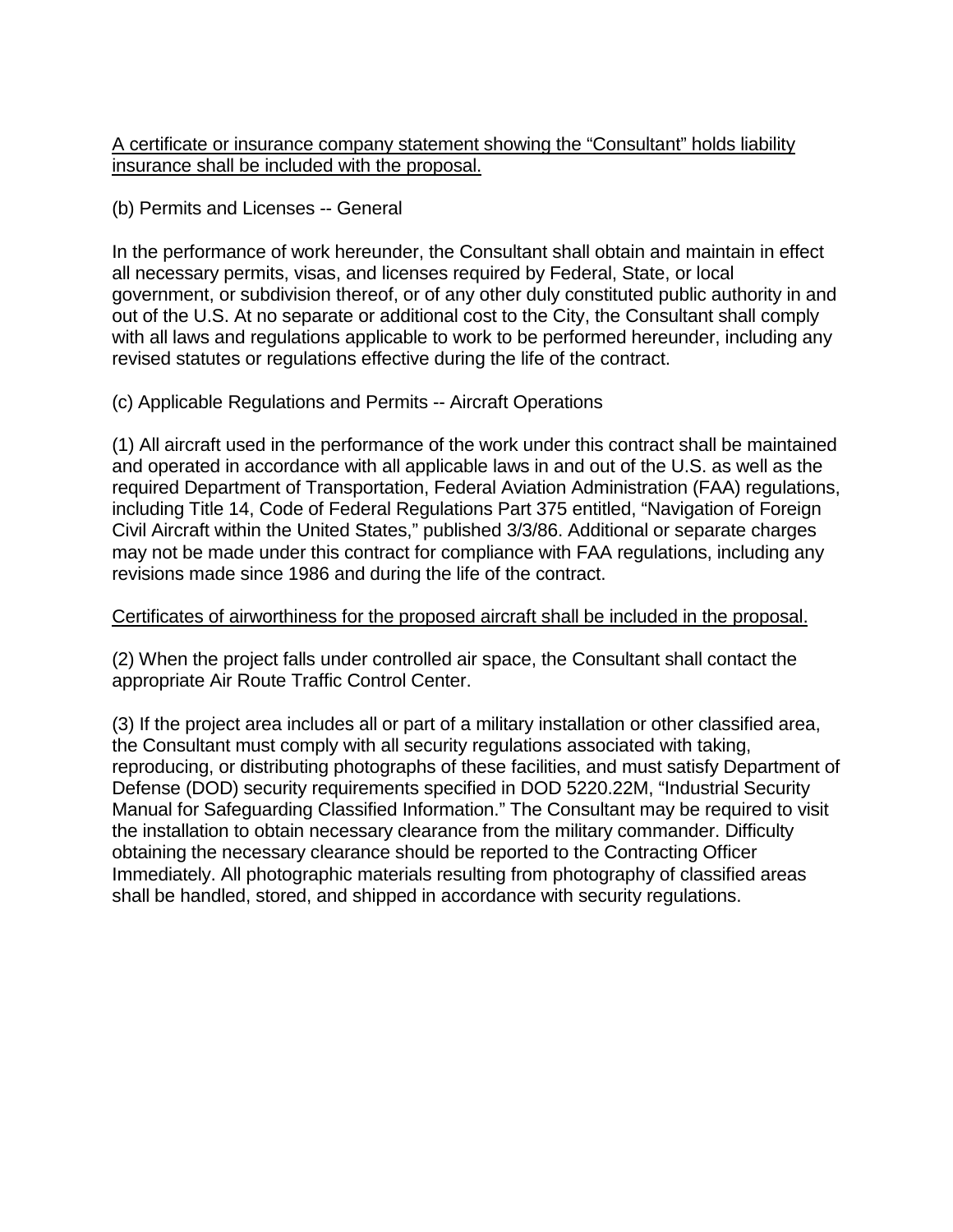### **CONSULTANTS SHOULD ALSO INCLUDE THE BELOW INFORMATION WITH THEIR PROPOSAL.**

#### **SUPPLIES/SERVICES AND PRICES**

| Item No. |                                                                                                           | <b>Estimated</b><br>Quantity | <b>Unit Price</b>                 | <b>Amount</b> |
|----------|-----------------------------------------------------------------------------------------------------------|------------------------------|-----------------------------------|---------------|
| 1.       | Mobilization/Demobilization                                                                               | 1 job                        | 1 job                             |               |
| 2.       | <b>Primary Airborne Survey</b><br>(no stand-by-budgeted, test line included)                              | ____ line-km(a) \$_____      |                                   |               |
| 3.       | <b>Primary Airborne Survey</b><br>(with stand-by-budgeted, test line included)                            | ____ line-km(a) \$_____      |                                   |               |
| 4.       | Secondary Airborne Survey ______ line-km(a) \$_____<br>(no stand-by-budgeted, test line included)         |                              |                                   |               |
| 5.       | Secondary Airborne Survey ______ line-km(a) \$_____<br>(with stand-by-budgeted, test line included)       |                              |                                   |               |
| 6.       | <b>Stand-by Days</b>                                                                                      | per Occurrence \$            | (maximum amount to be determined) |               |
| 7.       | Optional processing to produce resistivity depth sections<br>Product to be described in contract proposal |                              | \$.                               |               |

(a) Line-km to be estimated in the proposal to include the survey (flight) area and test line described in the statement of work below

The quantity "Survey Days" begins after mobilization is complete and includes both production and stand-by days.

The City of Sioux Falls, South Dakota (the City) has a definite requirement for and plans to award a contract for an airborne geophysical survey over the Big Sioux aquifer, north of Sioux Falls, South Dakota. All survey operations must be completed within 60 days. Optional "add-on" line km may be awarded, also in part or all, at the time of contract award or later upon issuance of modification, or they may not be awarded at all. The City would like to make one (1) contract award.

Stand-by days are to be charged per occurrence. Therefore an estimate can be provided. Stand-by days include weather, no-fly days beyond control of consultant, or upon mutual consent between the City and the consultant due to unforeseen circumstances.